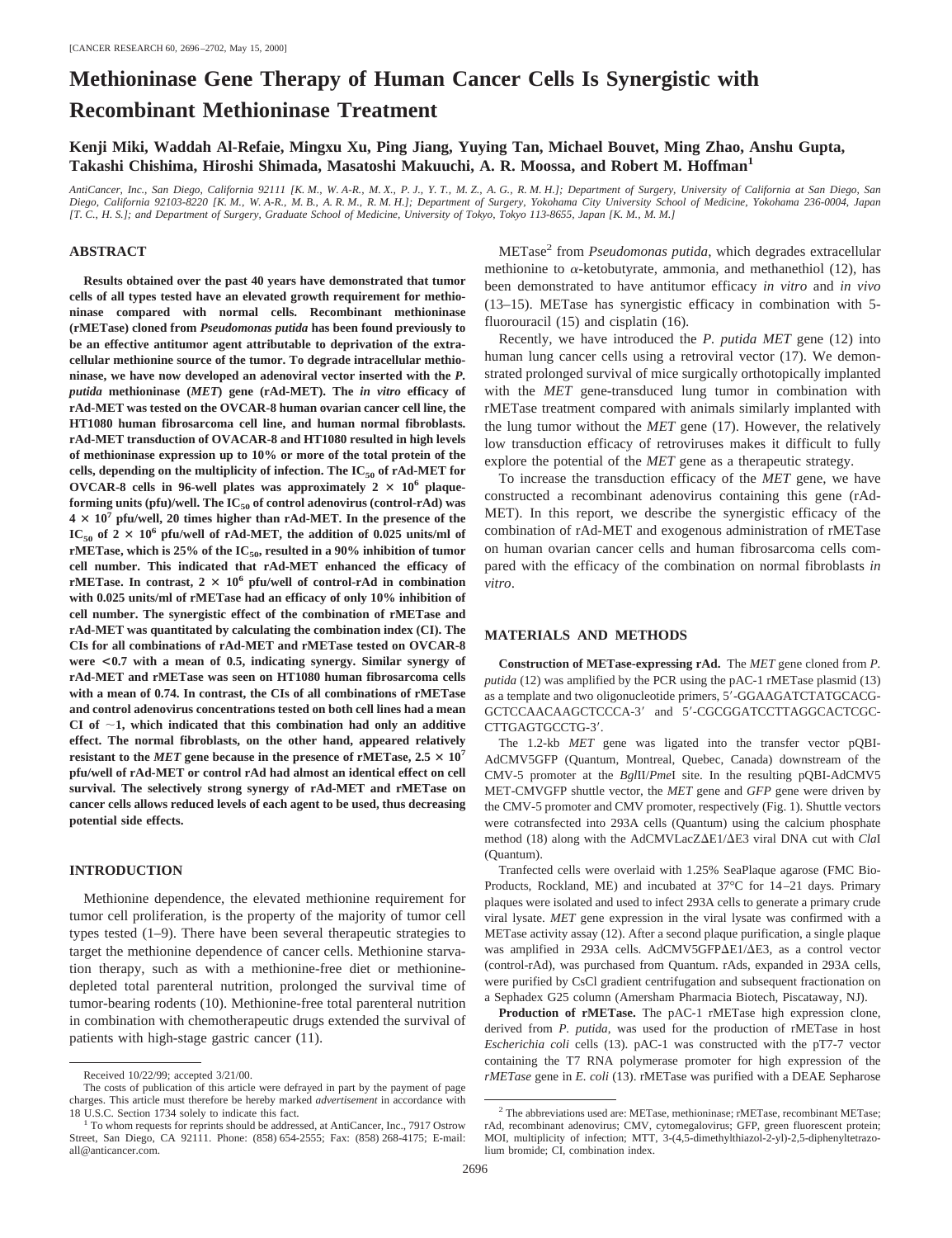



Fig. 1. Schematic structure of rAd-MET. The 1.2-kb *MET* gene, derived from the pAC-1 rMETase plasmid cloned from *P. putida* (13), was ligated into the transfer vector pQB1-AdCMU5GFP. The *MET* gene and the *GFP* gene are driven by the CMV5 and CMV promoters, respectively. *ITR,* inverted terminal repeat.

FF column. The rMETase was 98% pure in HPLC analysis and a single-band of  $M_r$  43,000 on SDS-PAGE. The specific activity was  $\sim$  20 units/mg protein.

**Cells and Cell Culture.** OVCAR-8 human ovarian cancer cells (19) and HT1080 human fibrosarcoma cells (20) were maintained in RPMI 1640 with 10% heat-inactivated fetal bovine serum, 100 units/ml of penicillin, and 100  $\mu$ g/ml of streptomycin at 37°C, and 5% CO<sub>2</sub>. FS6 human normal foreskin fibroblasts were maintained in DMEM with 10% heat-inactivated fetal bovine serum, 100 units/ml of penicillin, and 100  $\mu$ g/ml of streptomycin at 37°C, and 5%  $CO<sub>2</sub>$ .

**rAd-MET-transduced METase Activity.** OVCAR-8 and HT1080 cells  $(2 \times 10^6)$  were transduced with rAd-MET at MOIs of 10, 30, 100, and 300. Cells were harvested 48 h after infection. The cells were lysed by sonication for 1 min in 0.5 ml PBS. rMETase activity was measured after centrifugation at 13,000 rpm, in the supernatants, using the method of Tanaka *et al.* (12), which determines  $\alpha$ -ketobutyrate production in the presence of 10 mm methionine using 3-methyl-2-benzo-thiazoline hydrazone. Specific rMETase activ-



Fig. 2. Methioninase expression of OVCAR-8 human ovarian cancer cells infected with rAd-MET at various MOIs.  $2 \times 10^6$  OVCAR-8 cells (*A*) and HT1080 cells (*B*) were infected with rAd-MET at various MOIs and incubated for 48 h. The cells were harvested and sonicated in PBS. The METase activity of cell lysates was determined by  $\alpha$ -ketobutyrate production (12) in the presence of 10 mm methionine. The METase-specific activity was calculated as units/mg protein. *Bars,* SD. METase activity was posi-tively dependent on the MOI.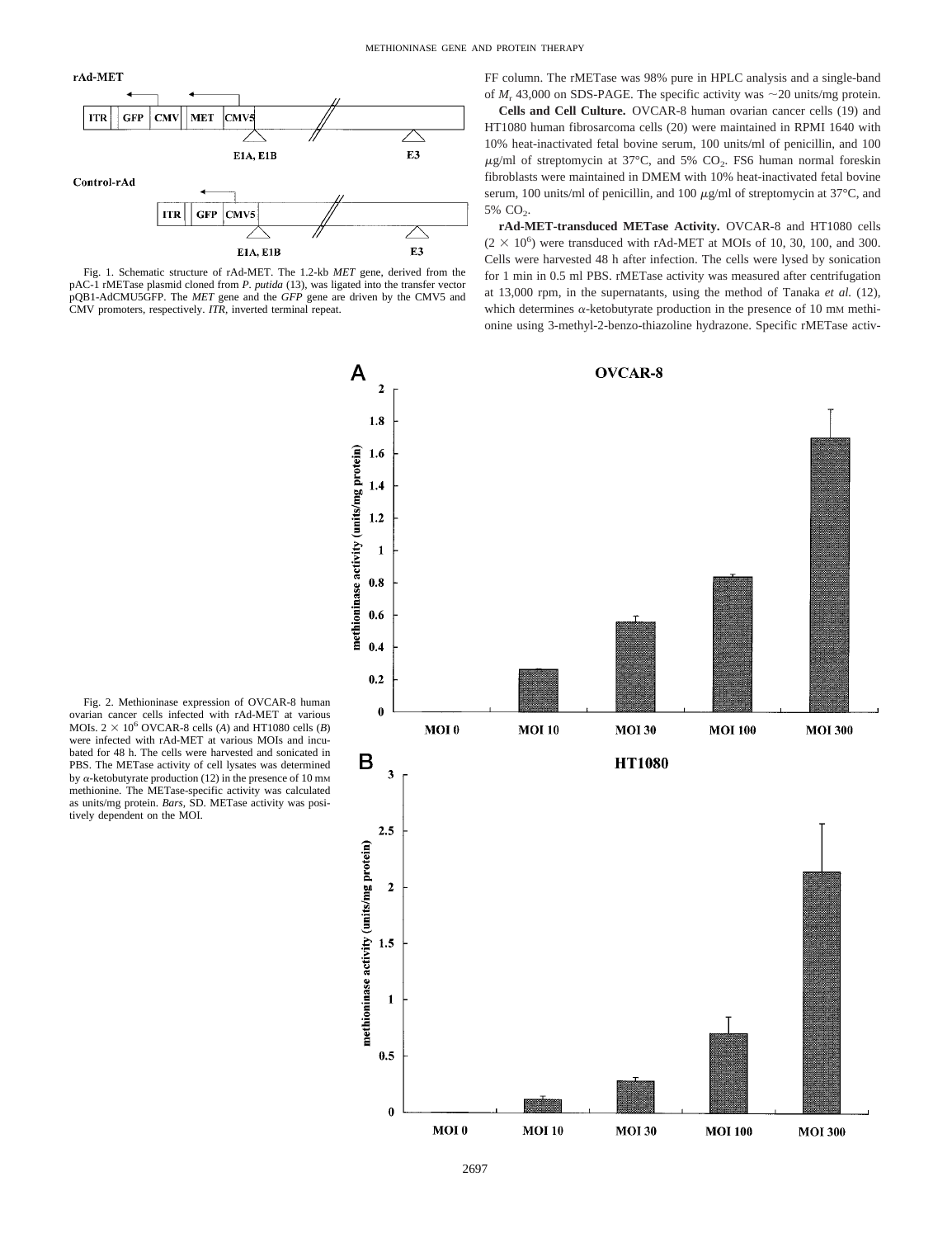

Fig. 3. SDS-PAGE of cell lysates. The cell lysates of nontransduced cells (*Lane 2*), control-rAd-transduced cells at MOI 100 (*Lane 3*), and rAd-MET-transduced cells at MOI 100 (*Lane 4*) were loaded on 12% SDS-PAGE. The gels were stained with Coomassie Brilliant Blue R. *Lane 1* contains the molecular weight markers. The METase protein was seen as a significant band at *M*<sup>r</sup> 43,000 (rAd-MET-transduced cells in *Lane 4*). GFP protein was also detected at *M*<sup>r</sup> 28,000 in *Lane 3* and *Lane 4*.

ity was calculated as units/mg protein, with one unit of enzyme defined as the amount that catalyzed the formation of 1  $\mu$ mol of  $\alpha$ -ketobutyrate/min. The protein concentrations of cell lysates were determined with the Lowry Reagent kit (Sigma Chemical Co., St. Louis, MO).

**SDS Gel Electrophoreses.** OVCAR-8 cells  $(2 \times 10^6)$  were transduced with rAd-MET or control-rAd at a MOI of 100. Cells were harvested 48 h after infection. The cells were lysed by sonication for 1 min in 0.5 ml of PBS. After centrifugation at 13,000 rpm, the supernatants containing a total of 15  $\mu$ g of total protein were analyzed with 12% SDS-PAGE (Novex, San Diego, CA) and stained with Coomassie Brilliant Blue R.

**MTT Thiazolyl Blue Test.** Cell killing efficacy was evaluated with the MTT assay (21). OVCAR-8, HT1080, and FS6 cells were seeded in 96-well plates at a density of 4000 cells/well. Twenty-four h later, 100  $\mu$ l of medium containing various titers of rAd-MET, control-rAd, or various concentrations of rMETase were added to the cells. Cells were incubated for 72 h at 37°C as described above. The medium was replaced with 0.5 mg/ml MTT in fresh medium. After 2 h incubation at 37°C, the supernatants were removed, and  $200 \mu l$  of isopropanol were added to each well, which were measured for absorbance at 540 nm in a microtiter plate reader (Bio-Rad Laboratories, Hercules, CA).

**IC50 Determination for rMETase, rAd-MET, and control-rAd.** Cells were treated in quadruplicate either with rMETase at doses ranging from 0.025 to 5.4 units/ml, or with rAd-MET or control-rAd at doses ranging from  $1 \times 10^5$ to  $1 \times 10^8$  pfu/well. Efficacy was evaluated with the MTT test. The dose-effect curves were plotted for each agent in multiply-diluted concentrations by using the median-effect equation (22).

$$
D = IC_{50}[fa/(1 - fa)]^{1/m}
$$
 (A)

where *D* is the dose,  $IC_{50}$  is the dose required for 50% effect, *fa* is the fraction affected by dose *D,* and *m* is a coefficient of the sigmoidicity of the dose-effect curve.

From Eq. A, we obtain the following equation:

$$
log[fa/(1 - fa)] = m log(D) - m log(IC_{50})
$$
 (B)

whereby m and IC<sub>50</sub> are determined by the median-effect plot;  $x = \log(D)$ ,  $y = \log [fa/(1 - fa)]$ . m and  $\log(IC_{50})$  are the slope and the *x*-intercept of the regression line of this plot, respectively.

**Combination Therapy Using rAd-MET and rMETase.** Cells were seeded at 4000 cells/well in 96-well plates. Twenty-four h later, rAd-MET or control-Ad was added at different doses ranging from  $5 \times 10^5$  to  $8 \times 10^6$ pfu/well for tumor cell lines and from  $10^6$  to  $10^8$  pfu/well for normal fibroblasts. Three h later, rMETase was added at different doses in a range of concentrations from 0.025 to 0.1 units/ml for tumor cell lines and from 0.06 to 5.4 units/ml for normal fibroblasts. A total of 12 different combinations (three concentrations of rMETase and four titers of rAd-MET or control-rAd) were evaluated on OVCAR-8. Thirty-five different combinations were evaluated on HT1080 (seven concentrations of rMETase and five titers of rAds). Forty-five different combinations were evaluated on the normal fibroblasts (five concentrations of rMETase and nine titers of rAds). Three days after the transduction, surviving cells were quantified with the MTT assay.

**CI for Evaluation of Synergism and Antagonism.** To measure the synergistic efficacy of two drugs, we used the CI isobologram method developed by Chou and Talalay (22). The CI is defined as follows:

$$
CI = D_1/Dx_1 + D_2/Dx_2
$$
 (C)  

$$
Dx_1 = IC_{50-1} [fa/(1 - fa)]^{1/ml}
$$
  

$$
Dx_2 = IC_{50-2} [fa/(1 - fa)]^{1/m2}
$$

where  $D_1$  is the dose for drug-1,  $D_2$  is the dose for drug-2,  $Dx_1$  is the simulated dose of drug-1, which has the same efficacy when using drug-1 alone.  $Dx_2$  is the simulated dose of drug-2;  $CI < 1$  indicates synergism;  $CI > 1$  indicates antagonism; and  $CI = 1$  is additive.



Fig. 4. Efficacy of rAd-MET and control-rAd on OVCAR-8 and HT1080 cells. Cells (4000) were infected with rAd-MET (*A, closed circles*) or control-rAd (*A, open squares*) at various titers. Three days after infection, the percentage of surviving cells was determined with the MTT assay. Dose-response curves for rAd-MET and control-rAd were plotted. A, OVACAR-8; *B*, HT1080. The IC<sub>50</sub>s of rAd-MET were  $2 \times 10^6$  and 4.6  $\times$  10<sup>6</sup> pfu for OVCAR-8 and HT1080, respectively. The IC<sub>50</sub>s of control-rAd were 4  $\times$  $10^7$  and  $2.3 \times 10^7$  pfu for OVCAR-8 and HT1080, respectively. *Bars*, SD.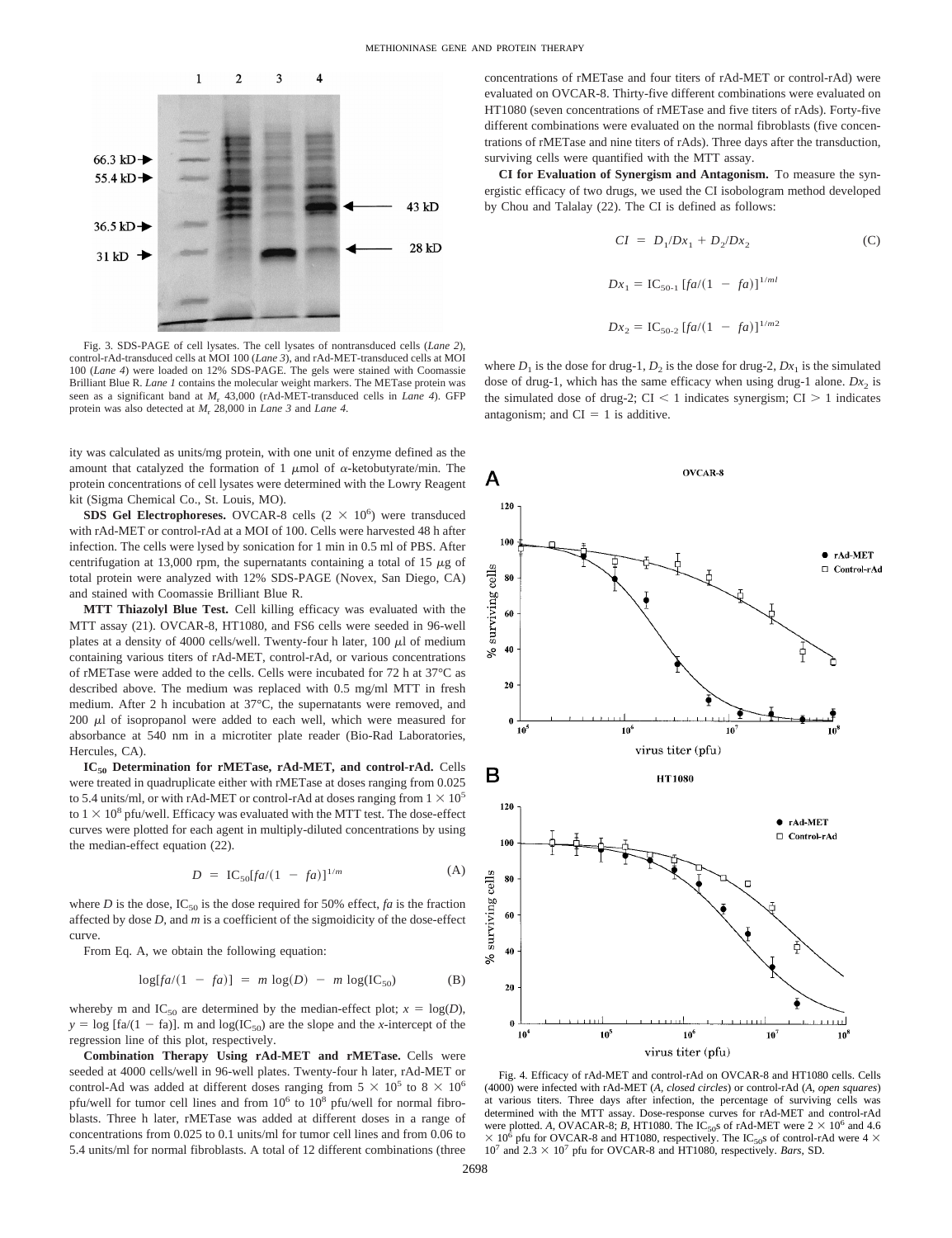

Fig. 5. Efficacy of rMETase on OVCAR-8 and HT1080 cells. Cells (4000) were treated with various concentrations of rMETase. Dose-response curves for rMETase were plotted as in Fig. 3. *A,* OVCAR-8; *B,* HT1080. The IC<sub>50</sub>s of rMETase for OVCAR-8 and HT1080 were 0.1 and 0.15 unit/ml, respectively. *Bars,* SD.

#### **RESULTS AND DISCUSSION**

**METase Expression in rAd-MET-infected Cells.** The activity of the rAd-*MET* gene was measured in cell lysates of OVCAR-8 and HT1080 cells infected with this vector. The METase activities were positively dependent on the MOI of rAd-MET (Fig. 2). At the lowest MOI of 10, the METase activity in OVCAR-8 was 0.26 unit/mg protein, which was nine times higher than the activity we reported using retroviral vectors (17). At an MOI of 300, the METase activity for both OVCAR-8 and HT 1080 was  $\sim$ 2 units/mg protein in the crude lysate indicating METase was expressed at  $\sim$ 10% of the total protein of the cells. High-level rAd-MET expression in infected OVCAR-8 cells can also be seen by the predominant  $M_r$ , 43,000 METase monomer band in SDS-PAGE (Fig. 3).

**Efficacy of rAd-MET.** The percentage of surviving cells was determined after transduction with various MOIs of rAd-MET or control-rAd (Fig. 4). The  $IC_{50}$ s for rAd-MET on OVACAR-8 and HT1080 were  $2.0 \times 10^6$  and  $4.6 \times 10^6$  pfu/well, respectively. In contrast, the  $IC_{50}$ s for control-rAd in OVACAR-8 and HT1080 were  $4.0 \times 10^{7}$  and  $2.3 \times 10^{7}$  pfu/well, respectively, which was 20 and 5 times higher than that of rAd-MET, respectively. The  $IC_{50}$  for rAd-MET and control-rAd on normal fibroblasts were  $4.7 \times 10^7$  and over  $1 \times 10^8$  pfu/well, respectively.

**Efficacy of rMETase.** A dose-response relationship was observed for rMETase on both OVCAR-8 and HT1080 cells with an  $IC_{50}$  of 0.1 unit/ml and 0.15 unit/ml, respectively (Fig. 5). In contrast, the  $IC_{50}$  on the normal fibroblasts was  $1.68$  units/ml,  $>10$  times higher than tumor cells.

**Combination Therapy of Ad-MET and rMETase.** In the presence of the IC<sub>50</sub> of  $2 \times 10^6$  pfu of rAd-MET, the addition of 0.025 unit/ml of rMETase, which was one-fourth of the  $IC_{50}$  dose, inhibited OVCAR-8 cell growth by 90% (Fig. 6*A*). This level of rMETase on untransduced cells or control-Ad-transduced cells had an efficacy of only 10% (Fig. 6*A*). The normal fibroblasts, on the other hand, appeared relatively resistant to the *MET* gene because in the presence of rMETase,  $2.5 \times 10^7$  pfu/well of rAd-MET or control rAd had almost an identical effect on cell survival (Fig. 6*B*).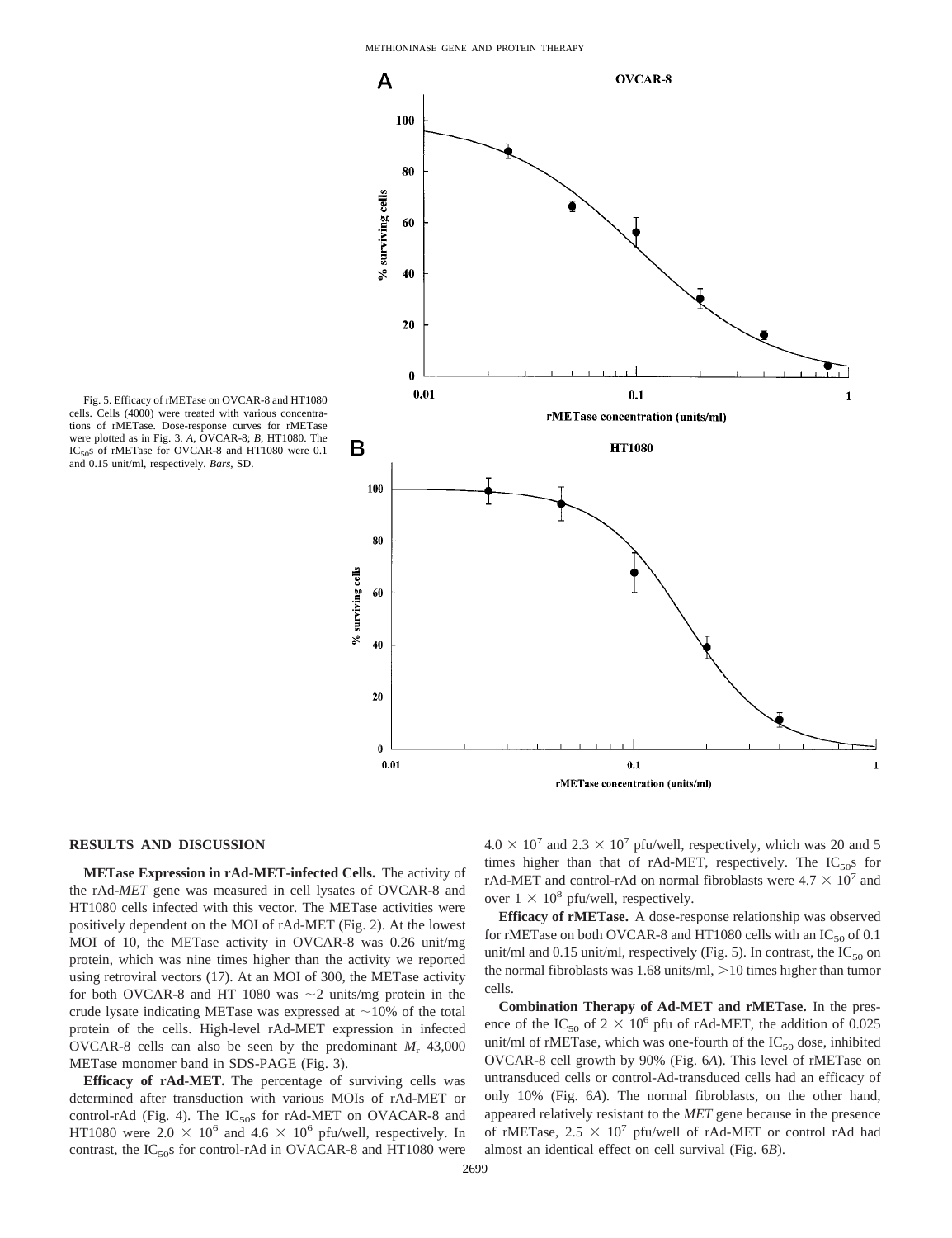

Fig. 6. Combination therapy of rAd-MET and rMETase. A, rAd-MET-transduced OVACAR-8 cells  $(2 \times 10^6 \text{ pfu})$ well), control-rAd-transduced cells  $(2 \times 10^6 \text{ pftu/well})$ , or untransduced cells were treated with various concentrations of rMETase up to 0.1 units/ml. *B,* rAd-transduced normal fibroblasts ( $2.5 \times 10^7$  pfu/well) were treated with rMETase up to 5.4 units/ml. *Bars,* SD.

Synergistic efficacy of rAd-MET and rMETase was determined by calculating the CI. All of the CIs of the combinations of rMETase and rAd-MET tested on OVCAR-8 were  $< 0.7$ , with a mean of  $0.5 \pm 0.13$ (Fig. 7*A*). Therefore, this combination has strong synergy. In contrast, the CIs of rMETase and control-rAd for OVCAR-8 had a mean of  $0.97 + 0.13$ . This combination had only an additive effect. The mean value of CIs for the combinations of rMETase and rAd-MET on HT1080 was  $0.74 \pm 0.13$ , indicating synergy (Fig. 7*B*). In contrast, the combinations of rMETase and control-rAd on HT1080 had a mean of 1.11  $\pm$  0.20. Therefore, rMETase had rAd-MET had synergistic efficacy on OVCAR-8 and HT1080, whereas rMETase and controlrAd did not. There were significant differences in the mean CI values between the test and control combinations on both cell lines using the Student *t* test ( $P < 0.0001$ ). The CIs of the combination of rMETase

and rAd-MET and combination of rMETase and control-rAd on normal fibroblasts were 0.89  $\pm$  0.43 and 1.25  $\pm$  1.30, respectively. There were no significant differences in the mean CIs between the two combinations on normal fibroblasts, again suggesting relative resistance of the normal fibroblasts to the *MET* gene.

rMETase protein therapy degrades extracellular methionine but cannot block the synthesis of methionine inside the cells, whereas *MET* gene delivery via rAd-MET degrades intracellular methionine but cannot block the uptake of methionine. Perhaps methionine depletion in both the extracellular space and within the cell accounts for the synergy in the cancer cells. Tisdale (23) has speculated that exogenous methionine and intracellularly biosynthesized methionine may be differentially used in cancer cells. Future experiments will attempt to elucidate the synergistic mechanism by determining the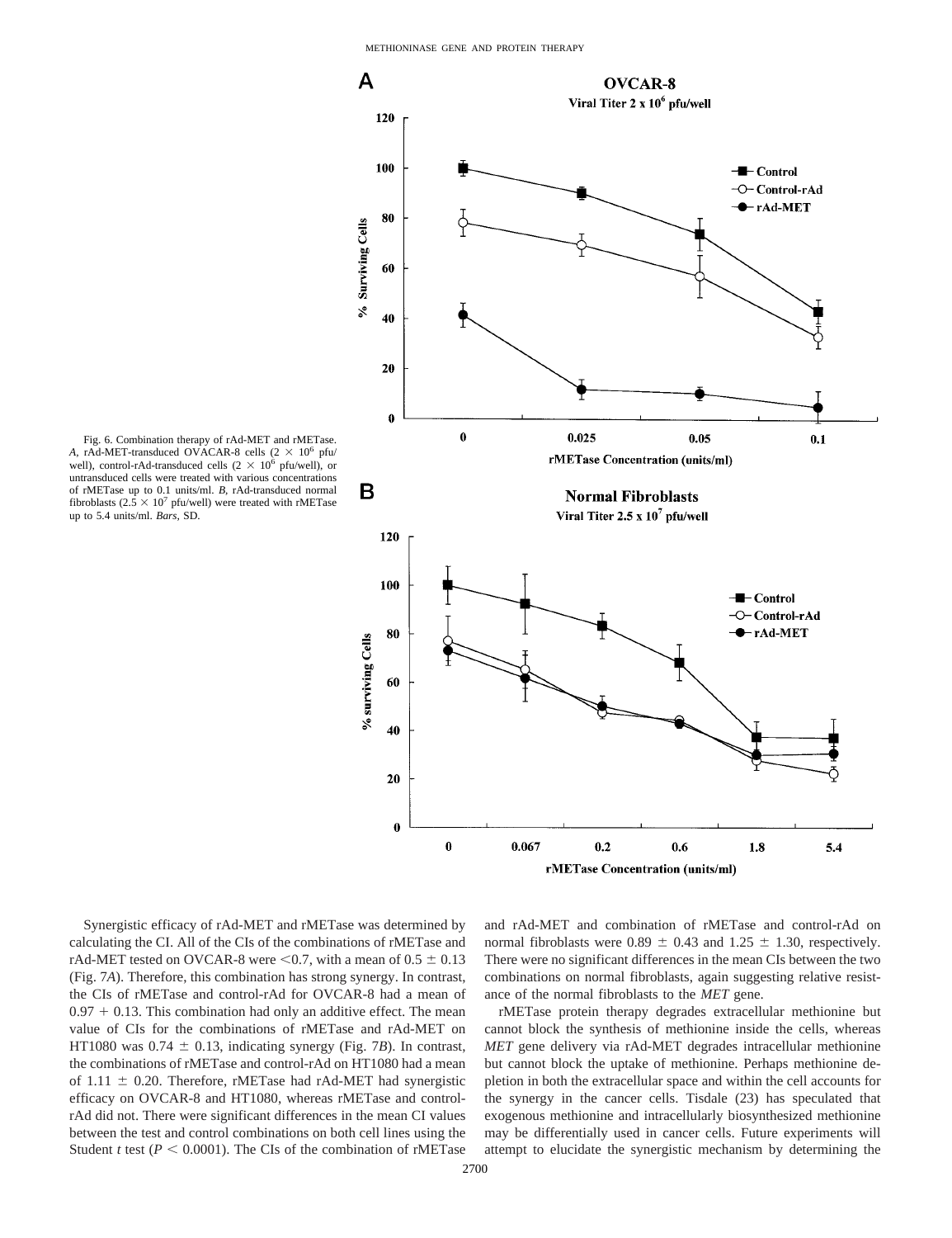

Fig. 7. The CI of the combination of rAd-MET and rMETase. The CIs of combinations of rMETase and rAd-MET or control-rAd were plotted using the CI isobologram method (22) for OVCAR-8 (*A*) and HT1080 (*B*). All of the CIs of the rMETase and rAd-MET combination were  $\leq 1.0$  for both cancer cell lines (0.5  $\pm$  0.13 for OVCAR-8; 0.74  $\pm$  0.13 for HT1080). In contrast, all of the CIs of rMETase and control-rAd had a mean CI of  $\sim$ 1, indicating additivity and not synergy.

differential effects of rMETase and rAd-MET on cellular methionine and methylation metabolism in tumors.

The rAd-*MET* cancer gene therapy combined with rMETase treatment has many powerful features including: (*a*) the high efficiency of transduction and the high expression of the rAd-*MET* gene in the tumor cells compared with the retroviral gene delivery; (*b*) the ability to deplete both intracellular and extracellular methionine, which strongly targets the increased methionine requirement of tumor cells; (*c*) the potential to target growing and resting tumor cells, which can be rendered more selective in the future using cancer-specific promoters to drive the *MET* gene; (*d*) the strong synergy of rAd-MET and rMETase, allowing reduced levels of each agent to be used, thus decreasing potential side effects; and (*e*) the relative resistance of the normal fibroblasts to the *MET* gene.

## **REFERENCES**

1. Hoffman, R. M., and Erbe, R. W. High *in vivo* rate of methionine biosynthesis in transformed human and malignant rat cells auxotropic for methionine. Proc. Natl. Acad. Sci. USA, *73:* 1523–1527, 1976.

- 2. Hoffman, R. M., Jacobsen, S. J., and Erbe, R. W. Reversion to methionine independence in SV40-transformed human and malignant rat fibroblasts is associated with altered ploidy and altered properties of transformation. Proc. Natl. Acad. Sci. USA*, 76:* 1313–1317, 1979.
- 3. Mecham, J. O., Rowitch, D., Wallace, C. D., Stern, P. H., and Hoffman, R. M. The metabolic defect of methionine dependence occurs frequently in human tumor cell lines. Biochem. Biophys. Res. Commun., *117:* 429–434, 1983.
- 4. Hoffman, R. M. Altered methionine metabolism, DNA methylation and oncogene expression in carcinogenesis: a review and synthesis. Biochim. Biophys. Acta. *738:* 49–87, 1984.
- 5. Stern, P. H., Wallace, C. D., and Hoffman, R. M. Altered methionine metabolism occurs in all members of a set of diverse human tumor cells. J. Cell Physiol., *119:* 29–34, 1984.
- 6. Stern, P. H., and Hoffman, R. M. Elevated overall rates of transmethylation in cell lines from diverse human tumors. In Vitro, *20:* 663–670, 1984.
- 7. Stern, P. H., Mecham, J. O., Wallace, C. D., and Hoffman, R. M. Reduced free methionine-dependent SV40 transformed human fibroblasts synthesizing apparently normal amount of methionine. J. Cell Physiol., *117:* 9–14, 1984.
- 8. Hoffman, R. M., and Jacobsen, S. J. Reversible growth arrest in SV40-transformed human fibroblasts. Proc. Natl. Acad. Sci. USA, *77:* 7306–7310, 1980.
- 9. Breillout, F., Antoine, E., and Poupon, M. F. Methionine dependency of malignant tumors: a possible approach for therapy. J. Natl. Cancer Inst., *82:* 1628– 1632, 1990.
- 10. Goseki, N., Yamazaki, S., Endo, M., Onodera, T., Kosaki, G., Hibino, Y., and Kuwahata, T. Antitumor effect of methionine-depleting total parenteral nutrition with